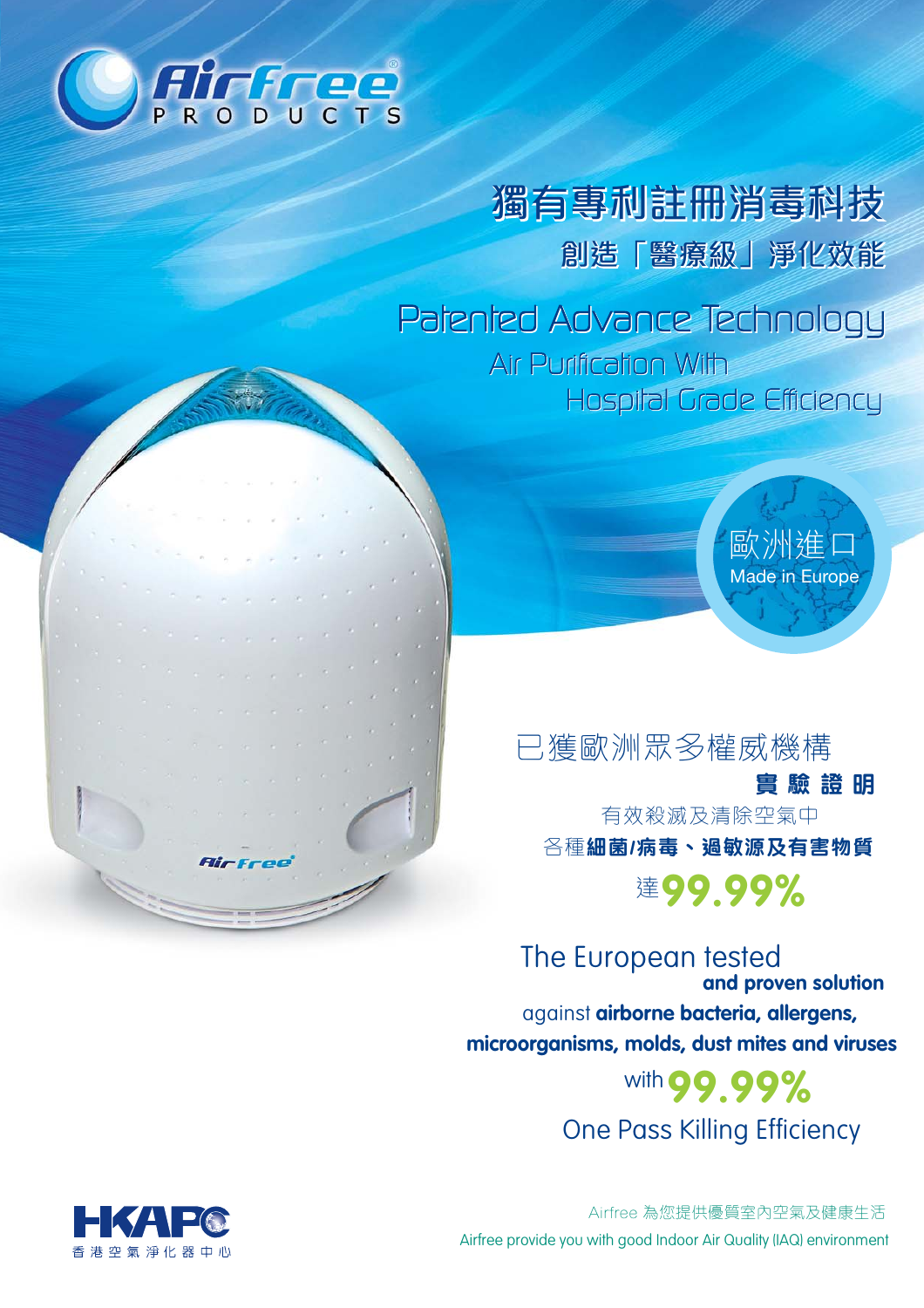

## 獨有專利註冊消毒科技 創浩「醫療級」淨化效能

Palented Advance Technology, Hospital Grade Efficiency



掛牆式 Wall Mount Type

經過多年的研究,使用過多種物料及原理,Airfree之技術及工程人員最終 利用看似最簡單但需要很高技術配合的方式,創造出Airfree各系列的完美 空氣消毒及淨化系統。

Airfree各型號均內置獨家專利註冊之陶瓷核心高溫消毒裝置,可產生高達 250℃之高溫,殺滅漂浮於空氣中的各種細菌/病毒達99.99%, 並可消除各 類過敏源(如霉菌苞子、塵埃、花粉及皮屑等等)及常見的有害化學物質 (如揮發性有機化合物(VOC)、甲醛(HCHO)、臭氧(O3)等)。

Airfree空氣消毒淨化系統內部結構精密,經工程人員多年研究之空氣流動 管道系統,能確保室內空氣產生熱對流現象並經由此管道系統直接進入陶 瓷核心,再經過高溫殺滅空氣內之細菌及消除其他污染物,使Airfree與其 他空氣淨化器相比更有效率,且更不會產生二次污染物(如過瀘網積聚之細 菌及塵粒),運作時更不會產生任何噪音及影響室內溫度。

Airfree比任何市面上的同類產品擁有更多各地權威獨立機構的驗證,以突 顯其於空氣淨化技術上之成就。

All Airfree air purification systems are the result of many years of researches & developments by a team of specialized engineers. This state of the art machine uses the newest and patented High-Temperature sterilization chamber technology with Ceramic Core (up to 250°C). Virtually any viruses, bacteria, microorganisms and allergens are 99.99% incinerated and eliminated by the air.

High energy-efficient convection currents are used to pull through the contaminated air into the sterilization ducts. By using this energy principle. a completely NOISELESS solution is well designed.

Airfree technology has been tested in any aspect and proven to be very efficient to several leading independent institutions Worldwide.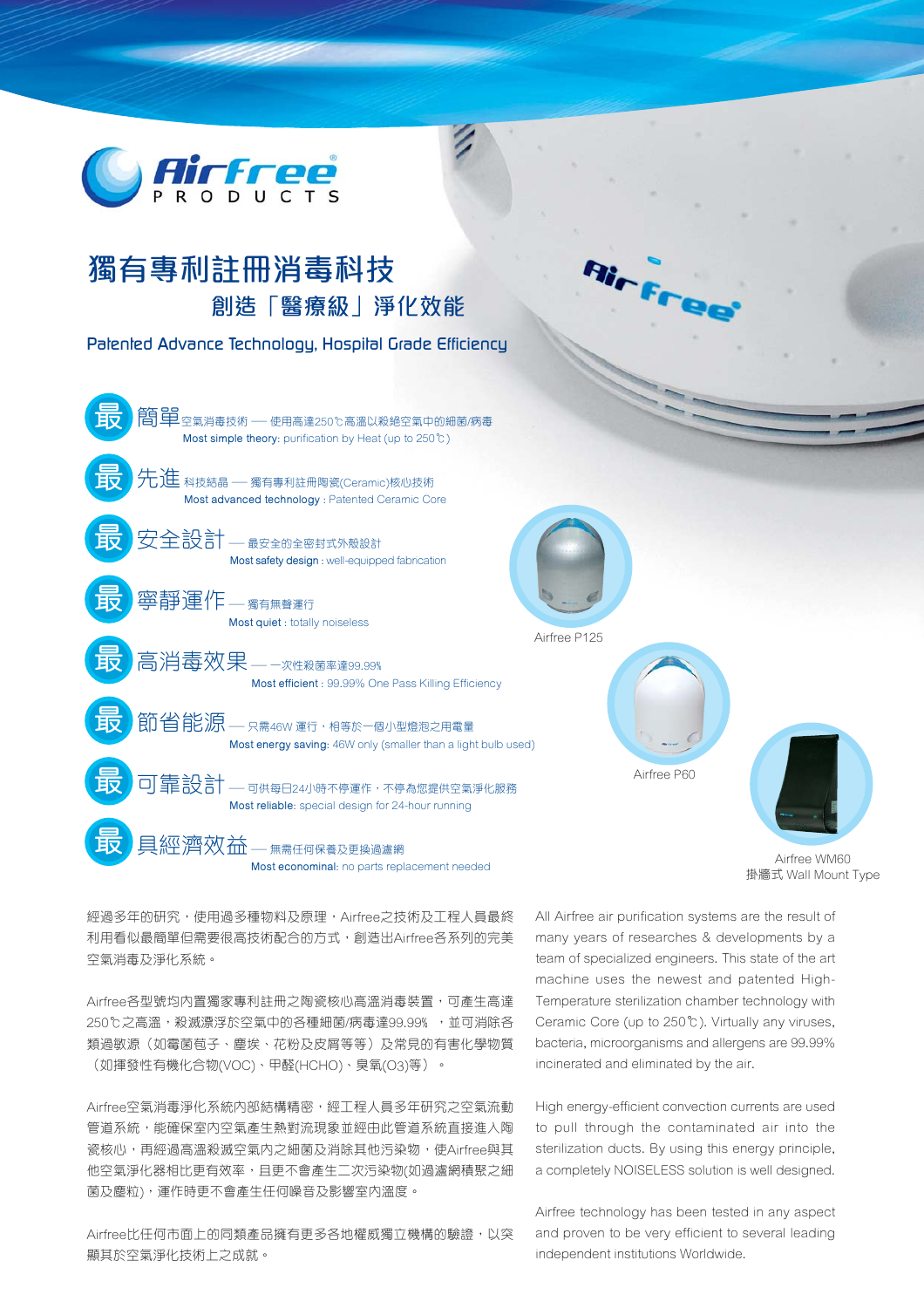| 規格<br>Specification        | P125                                                                                        | <b>P60</b>                | <b>WM60</b>             |
|----------------------------|---------------------------------------------------------------------------------------------|---------------------------|-------------------------|
| 生產地<br>Country of origin   |                                                                                             | 歐洲<br>Europe              |                         |
| 安裝方法                       | 坐枱式                                                                                         | 坐枱式                       | 掛牆式                     |
| Installation               | Table placement                                                                             | Table placement           | Wall mount type         |
| 可應用面積<br>Room Size         | 400 - 500 sq.ft.                                                                            | 250 - 300 sq.ft.          | 250 - 300 sq.ft.        |
| 耗雷量<br>Power Consumption   | 50W                                                                                         | 45W                       | 46W                     |
| 噪音水平                       | (無聲)                                                                                        |                           |                         |
| Noise Level                | O db (No Noise)                                                                             |                           |                         |
| 尺寸                         | 26.5 cm (H) x 21.5 cm (D)                                                                   | 26.5 cm (H) x 21.5 cm (D) | 29 cm x 13 cm x 12 cm   |
| <b>Dimensions</b>          | $(H \times Dia.)$                                                                           | $(H \times Dia.)$         | $(H \times W \times D)$ |
| 重量 (千克)<br>Weight (kg)     | 1.27                                                                                        | 1.09                      | 1.8                     |
| 殺菌原理                       | 利用高溫攝氏250度之簡單且直接原理殺死空氣中之細菌及病毒,一次性可殺死空氣中之細菌高達99.99%                                          |                           |                         |
| <b>Disinfecting Method</b> | Most simple theory purification by heat up to 250°C, 99.99% for one pass killing efficiency |                           |                         |
| 顏色                         | 銀色                                                                                          | 白色                        | 黑色                      |
| Color                      | Silver                                                                                      | White                     | <b>Black</b>            |
| 配件更换                       | 沒有 (不需更換過瀘網)                                                                                |                           |                         |
| Parts replacement          | No need (No filter need to be replaced)                                                     |                           |                         |
| 免費保養                       | 首三年 (包零件)                                                                                   |                           |                         |
| <b>FREE Warranty</b>       | First 3 Years (Including parts)                                                             |                           |                         |
| 使用年期                       | 預計十年以上                                                                                      |                           |                         |
| Machine life time          | Expected over 10 Years                                                                      |                           |                         |